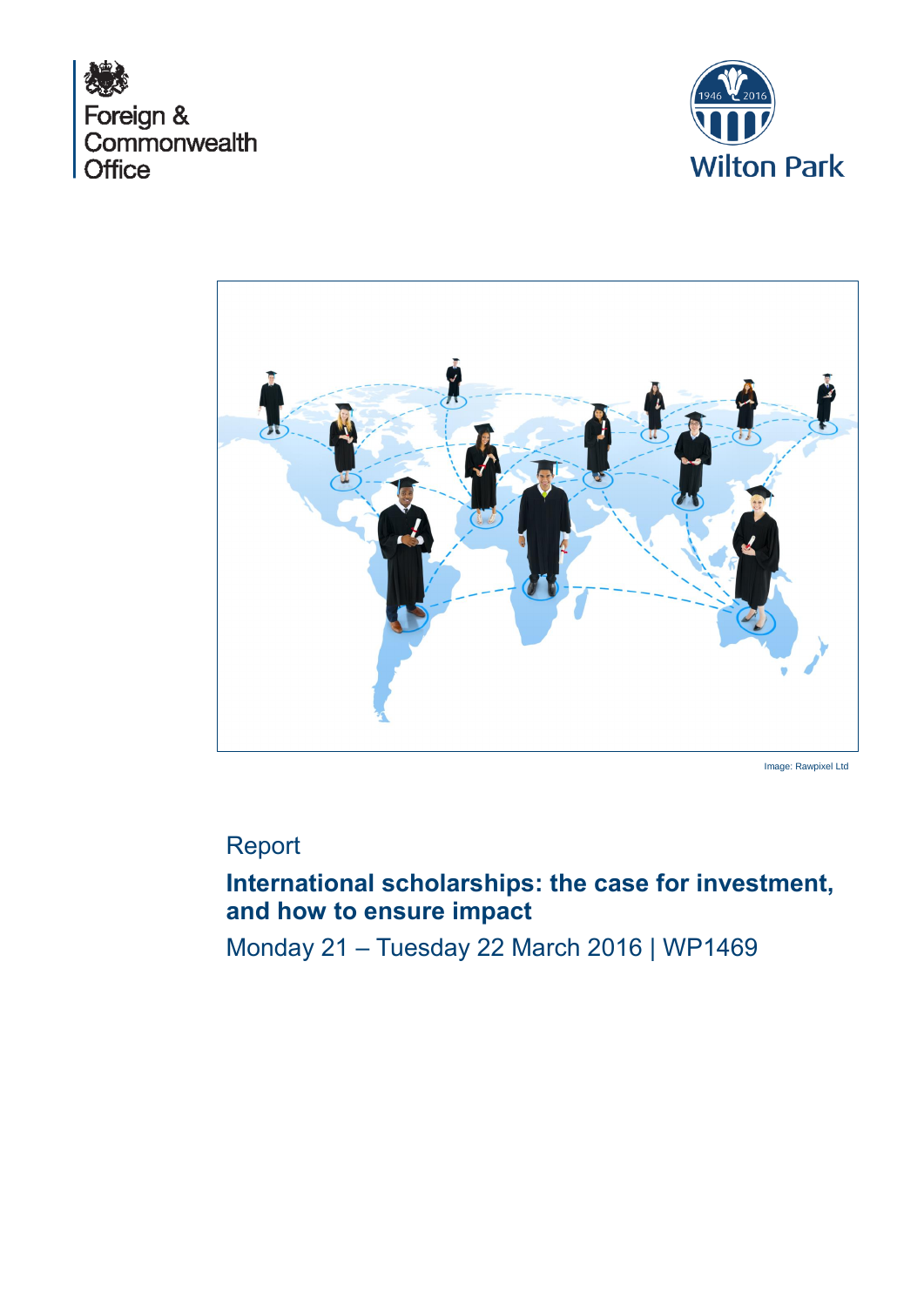

# Report

# **International scholarships: the case for investment, and how to ensure impact**

# Monday 21 – Tuesday 22 March 2016 | WP1469

# **Executive summary**

The overarching goal of this short conference was to discuss how to maximise the impact from international scholarships and explore new and innovative ideas for scholarship programmes in future.

The conference provided a good avenue for a vibrant and innovative exchange of ideas from a range of highly qualified professionals from diverse backgrounds, promoting an "out-of-the-box" atmosphere for discussion. Those participating included policy-makers, international scholarship providers and leaders within Higher Education (HE), academia and business, predominantly from the UK, with experts from a range of other international scholarship schemes.

International scholarships are evidently beneficial; scholars are an important source of talent, skills, and diverse thought to countries providing scholarships. Scholarships are also effective tools in promoting and enhancing a country's soft power, investing in future leaders, providing access and equity, and increasing research excellence in a nation's academic institutions.

Different international scholarship schemes have varying goals and expectations from the scholars and the programmes but some overlap of goals exists.

Best practice can be shared between different scholarship programmes, including on recruitment practices, evaluation and performance measurement, and alumni management, including career tracking and expertise in creating cohesive and active alumni groups, which can enhance return on investment. Different approaches can be shared, such as broadening the experiences for scholars during their scholarship, for example including creating events through a scholar's time in the country to allow the scholars to feel included and enjoy immersive experiences.

Increased collaboration between different scholarship bodies can also prevent overlap, share scarce resources and help identify the scholar most suited to their respective schemes.

Scholarship providers can do more to leverage the capabilities of technology and big data to co-ordinate databases and to ensure that they are providing scholarships to the most eligible candidates based on suitability to the goals of the scholarship, merit and financial need.

"Increased collaboration between different scholarship bodies can prevent overlap, share scarce resources and help identify the scholar most suited to their respective schemes"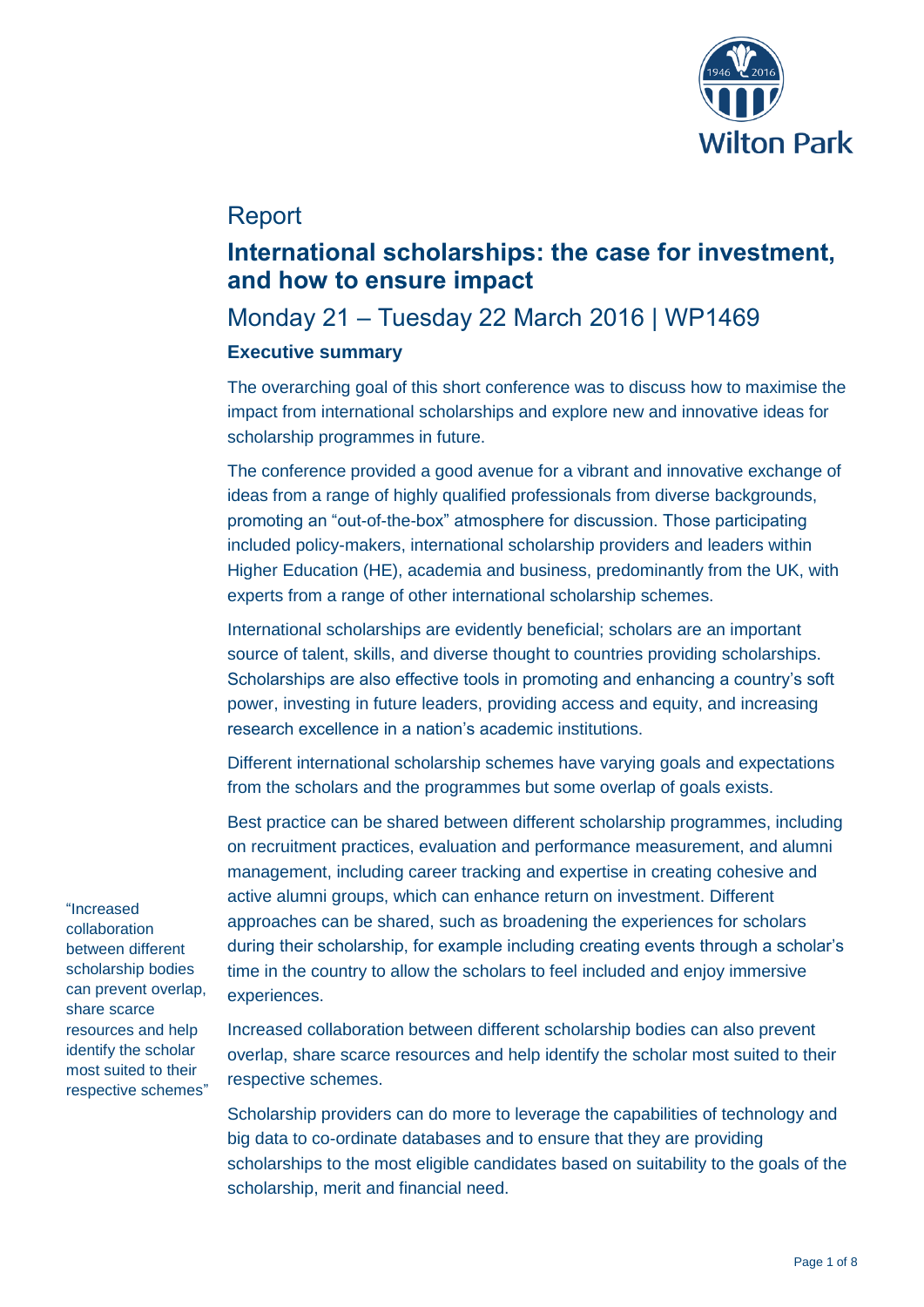"Previous

beneficiaries …often want to give back to the community but have few official avenues for doing so"

Previous beneficiaries of international scholarships often want to give back to the community but have few official avenues for doing so. More could be done by scholarship providers to re-connect with the scholars, who can be great resources for mentorship and funding.

International scholarship bodies are urged to constantly keep up with changing times and to continually improve to ensure maximum potency. They are encouraged to think seriously about the millennials generation and their expectations of global mobility, and consider outbound scholarships.

Discussion at this meeting ranged from the personal impact international scholarships have on scholar recipients, the wider benefits of international scholarships, the need to enhance collaboration and co-ordination between various international scholarship providers, to the importance of maintaining a strong scholarship alumni.

# **Introduction**

- 1. There are a multitude of international scholarships designed for different purposes. Scholarships that have a longer operating history include the Rhodes Scholarship, the German Academic Exchange Service ("DAAD") scholarships from Germany, the Fulbright Programme from the United States, and the Chevening, Commonwealth Scholarships and Marshall Scholarship from the United Kingdom.
- 2. Fast growing countries like China and Indonesia are also developing their own scholarship programmes, and receive considerable funding from their respective governments.

# **The case for investment: benefits to different stakeholders**

# **Higher Education ("HE") institutions**

- 3. Postgraduate international students contribute to the academic prowess and knowledge base of the universities that they study in. A large proportion of graduate students conduct research at universities and are a strong force behind research excellence of many top tier universities in the country. An analysis of papers submitted by Math and Physical Sciences departments in Oxford University showed that approximately one third of the papers were co-authored by international graduate students.
- 4. International students bring different cultures and diversity of thought into countries giving the scholarships. This facilitates critical enquiry into existing teaching methods, prevailing academic theories and current structures of HE institutions, and provides a good opportunity for improvement and maintaining excellence of the HE institutions.
- 5. International scholars who return to their home countries perpetuate the benefits of the transformative academic experience they have experienced and help attract more talented intellectuals to move to these top tier institutions to conduct research. These intellectuals can include people selected for scholarships or self-funded scholars that are excited by the prospect of intellectual academic research. This produces a virtuous cycle that enhances the research excellence of the institutions and the countries providing the scholarships.
- 6. Attracting excellent talent is also a way to attract excellent teachers in academic institutions. This combination is essential to ground-breaking research and rankings.

"International students bring different cultures and diversity of thought into countries giving the scholarships"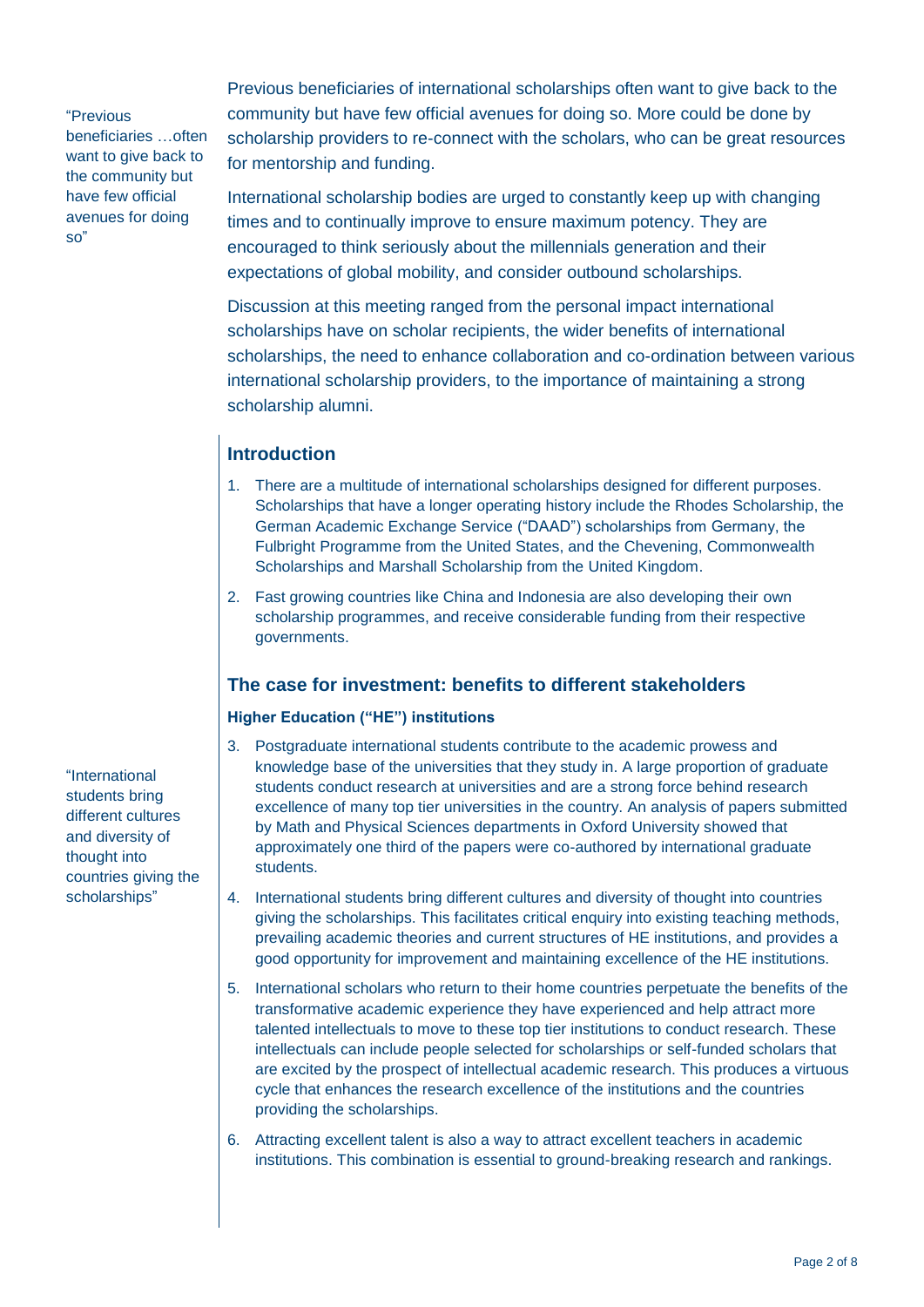### **Private sector corporations**

- 7. Education at high quality tertiary institutions provides international scholars with unique skill sets that are desired by corporations in the country. These international scholars also possess interesting international networks across multiple disciplines. Corporations domiciled in the country providing the scholarship can benefit both from the enhanced skill sets, global networks and differing viewpoints of these international scholars by employing them. If these corporations are restricted from hiring these scholars in the country due to visa restrictions, they can hire these scholars in other locations that the corporations have offices in. This way, local companies will continue to be able to tap top tier talent trained by top HE institutions in the United Kingdom.
- 8. Corporations that form good relationships with scholarship bodies via long term dialogue or the provision of co-funding can develop a good pipeline for top-tier talent that can greatly improve their economic prospects.
- 9. Corporations that co-fund prestigious scholarships with governments can receive brand affiliation benefits and thus attract more talent and local business opportunities. For corporations that wish to make initial forays into a new geography, that can be an extremely effective marketing tool.

# **Government**

- 10. The scope of investment from the governments in international scholarships ranges from soft power to building economic capacity and human capital. Some examples include China's investment in engineering scholarships in Africa, Mexico's investment in scholarships to support energy reform, and Indonesia's large scale investment in PhD training to build knowledge.
- 11. Scholars contribute to the economy whilst on their scholarship programme by spending on food, accommodation and other necessities. Some international scholars studying in the UK do not return to their home countries, finding employment in the UK and contributing income taxes.
- 12. International scholarship programmes that encourage international students to return to their home countries help in the development of talent pool of developing countries. Education at top HE institutions in developed countries expose international students to the efficiency of institutions in developed countries and provide these students with advanced knowledge that they can take back to their home countries. These returning scholars bring back best practices and help develop local institutions, contributing to a multiplier effect. This is a highly effective way of providing indirect developmental aid to developing countries as compared to expensive trickle-down foreign aid packages.
- 13. Scholars build friendships and create good memories from their time in the UK. Coupled with their exposure to the efficiency of British HE institutions and infrastructure, they develop positive views of the country, contributing to the soft power of the UK. A UK report, commissioned by the Department for Business Innovation and Skills, reported that 84% of overseas scholars who had studied in the UK retained personal and professional connections in the UK, and over 90% reported that their perception of the UK was more positive as a result of their period studying here.
- 14. Reports from the UK Higher Education International Unit shows that international students studying in the UK are highly satisfied with the education they receive. The UK is the most highly recommended destination of study amongst English speaking countries and has the highest ratings for undergraduate and postgraduate taught satisfaction. This contributes to promoting "Brand Britain" as a leader in innovation and education.

# **Scholars and alumni**

15. By uprooting themselves and moving to the UK for studies for at least a year, scholars gain the opportunity for an immersive cultural experience, on top of the academic

"returning scholars bring back best practices and help develop local institutions, contributing to a multiplier effect"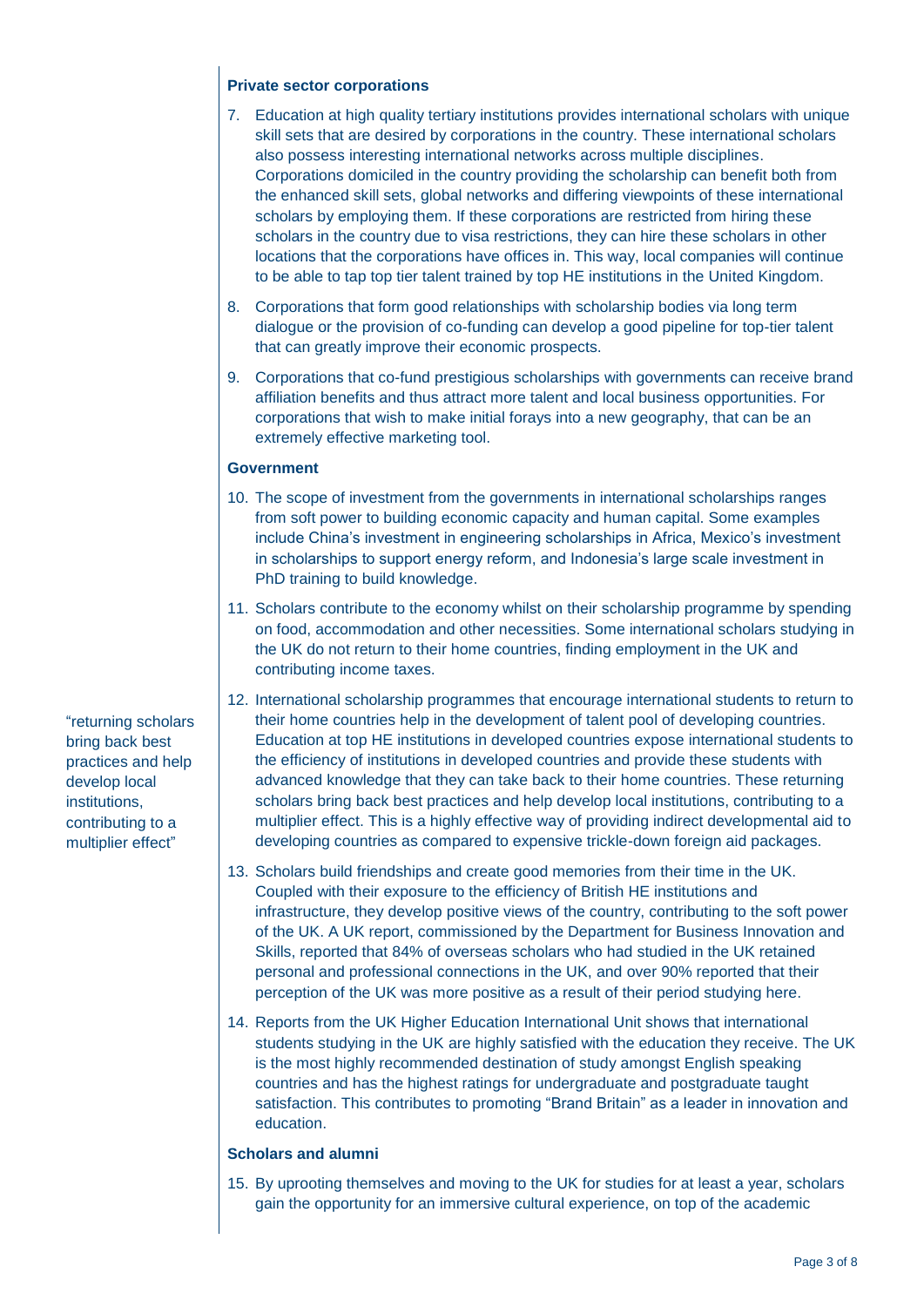knowledge and skills that they will gain from their studies. They receive opportunities to interact extensively with people from different cultures across the globe, and build formidable global networks.

- 16. By studying in the UK scholars gain fluency in the English language if that is not their native language. Scholars can also amass a bedrock of insights for understanding the UK politically, socially and culturally.
- 17. International scholarships help to create a community from disparate groups of talented people from across the globe. The power of diversity is harnessed by the commonality of the scholarship experience, allowing them to build a network combining knowledge, global perspectives and the understanding of different cultures and traditions. Alumni can achieve global aspirations more easily with international contacts.
- 18. Scholarships can be extremely impactful to impressionable students with financial needs. The time spent during a scholarship is very important.
- 19. Scholars and alumni gain recognition, prestige and pride by receiving well-known international scholarships. This can improve their standing in their local societies, give them access and allow them to achieve things that were previously impossible in their home countries.
- 20. The UK is an open society that views knowledge as a universal resource to be discovered, harnessed and shared. Some scholars might gain significant intellectual freedom by coming to the UK to study versus studying in their home countries.
- 21. This community is not restricted to the current batch of scholars, but across cohorts. Technological improvements have greatly improved the abilities of alumni to connect across different digital platforms, allowing many new dialogues stemming from the commonality of their scholarships. Some examples include thematic conversations on LinkedIn.
- 22. The large number of scholars across cohorts over the years provides a huge network from disparate professions depending on the area of study of scholars during their time in the UK. This provides opportunities for forming specific professional networks within the scholar-wide network, allowing more opportunities for collaboration and career progression.
- 23. Inspired with a sense of giving back from the scholarships, alumni are spurred to help millions across the globe via social entrepreneurship. Alumni can achieve this much more easily with a strong global network in politics, business and academia. For example, alumni from developing countries that returned to their home countries can tap on their networks in developed countries to help in their social entrepreneurship causes at home.

# **Ensuring impact**

# **Streamline value proposition**

- 24. The first step to ensuring maximal impact of international scholarships is to acknowledge that different scholarships have very different goals. It is important to have a clear understanding of each scholarship's value proposition.
- 25. Different scholarship providers should then work together to reduce overlap and maximise effectiveness.

# **Time the giving of scholarships**

26. Big data can be used to identify best methods. For example, timing of the scholarship in a scholar's life is important. The best age to provide postgraduate scholarships to students is debated, but arguably in their early 20s when a majority of people are most receptive to new perspectives. Also, most people have not established themselves financially and socially in their early 20s; a scholarship grant would greatly enhance

"Scholars and alumni gain recognition, prestige and pride …. This can improve their standing in their local societies, give them access and allow them to achieve things that were previously impossible in their home countries"

"Different scholarship providers should ..work together to reduce overlap and maximise effectiveness"

"Big data can be used to identify best methods"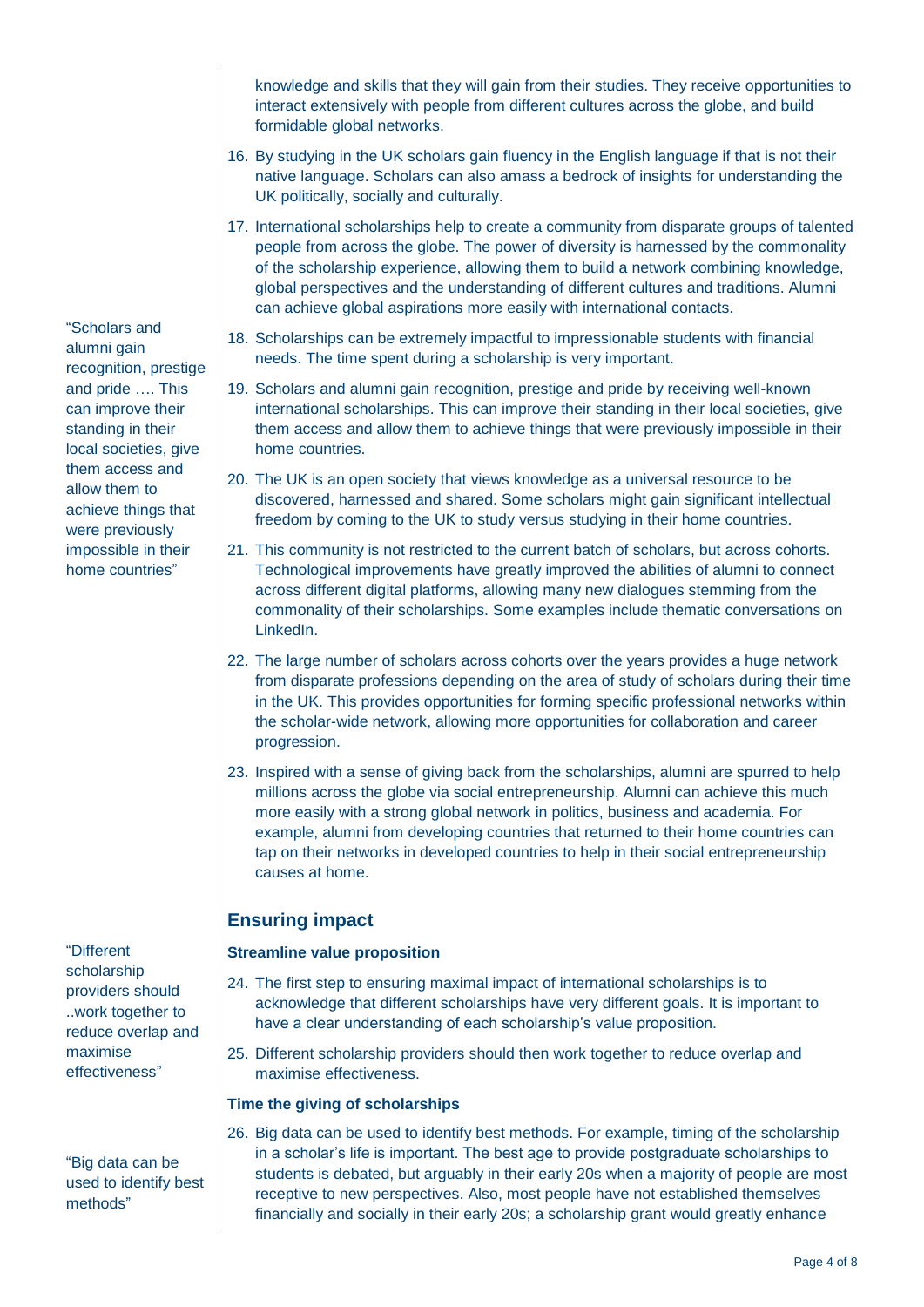their prospects, be a great aid to their financial status and have a lasting impact of their lives.

27. International scholarships for long term programmes like degrees or PhDs can help immerse students into the cultures and traditions of local society.

### **Ensure attractive scholarship characteristics**

- 28. Scholarships work best when they are "full and fast" it was suggested. Full scholarships tend to have a greater impact on scholars' lives. This can give the scholar greater affection towards the UK and their respective HE institutions. It would also imbibe a sense of duty to give back to the scholarship scheme or society at large.
- 29. There is also a need on the part of the scholarship providers to make the 'sense of duty' more explicit to scholarship recipients/alumni.

### **Increase character and leadership building**

- 30. A number of schemes invest in broader service, character and leadership development programmes during the scholarship. Speaker series and internship opportunities should also be provided it was suggested. This helps develop the relationship between the scholarship body and the scholar and also helps to hone the scholar's potential to be a useful member to the society at large. The scholar would also be inculcated with a sense of giving and would perpetuate a virtuous cycle for further generations of scholars.
- 31. Scholars can be linked to local communities to help out in community service schemes. This allows them to be more involved in the broader community and also gives them an opportunity to give back and build personal relations with locals. Locals also gain by developing a better understanding of 'foreigners'.
- 32. Effort should be made to develop scholars into thought leaders and influencers that can effect positive change. In addition to benefits to their local societies and the world, people would identify such scholar leaders with their scholarships and link their success to the education they have received in the UK. This further fulfils the soft power aspect of the international scholarships. Some of the scholars might write influential books that will indirectly perpetuate the prestige and merits of an education in the UK.
- 33. Germany's scholarship offer includes internships at international institutions which also works towards their long term aims for influence in multi-lateral environments.

#### **Increase engagement with alumni**

- 34. Scholarship providers should aim to engage alumni at various points in their lives, through alumni events held locally or in various locations across the world. Contact with scholars should not end or be drastically reduced after the scholarship - scholars should continually feel affiliated to the scholarship after the completion of their studies. This would allow them to continue championing the cause and to be open to opportunities to contribute back to the scholarship via mentorship of new scholars for example.
- 35. Scholarship providers should facilitate the building of sub-groups of alumni based on more specific commonalities such as geography, knowledge expertise and profession in addition to national level. For example, a Math students sub-group, or an ASEAN students sub-group. Commonalities would help alumni in building relationships and collaborating more easily.
- 36. Scholarship providers can work with HE institutions through their databases to track down previous scholars that have lost touch, include them in new databases maintained digitally, and include them in activities. Many alumni are very keen on taking part in reunion activities or networking sessions with other alumni but have not been kept in the loop since their studies. Many are also very keen to give something

"Scholarships work best when they are "full and fast""

"invest in broader service, character and leadership development programmes during the scholarship"

"develop scholars into thought leaders and influencers that can effect positive change"

"Scholarship providers should aim to engage alumni at various points in their lives"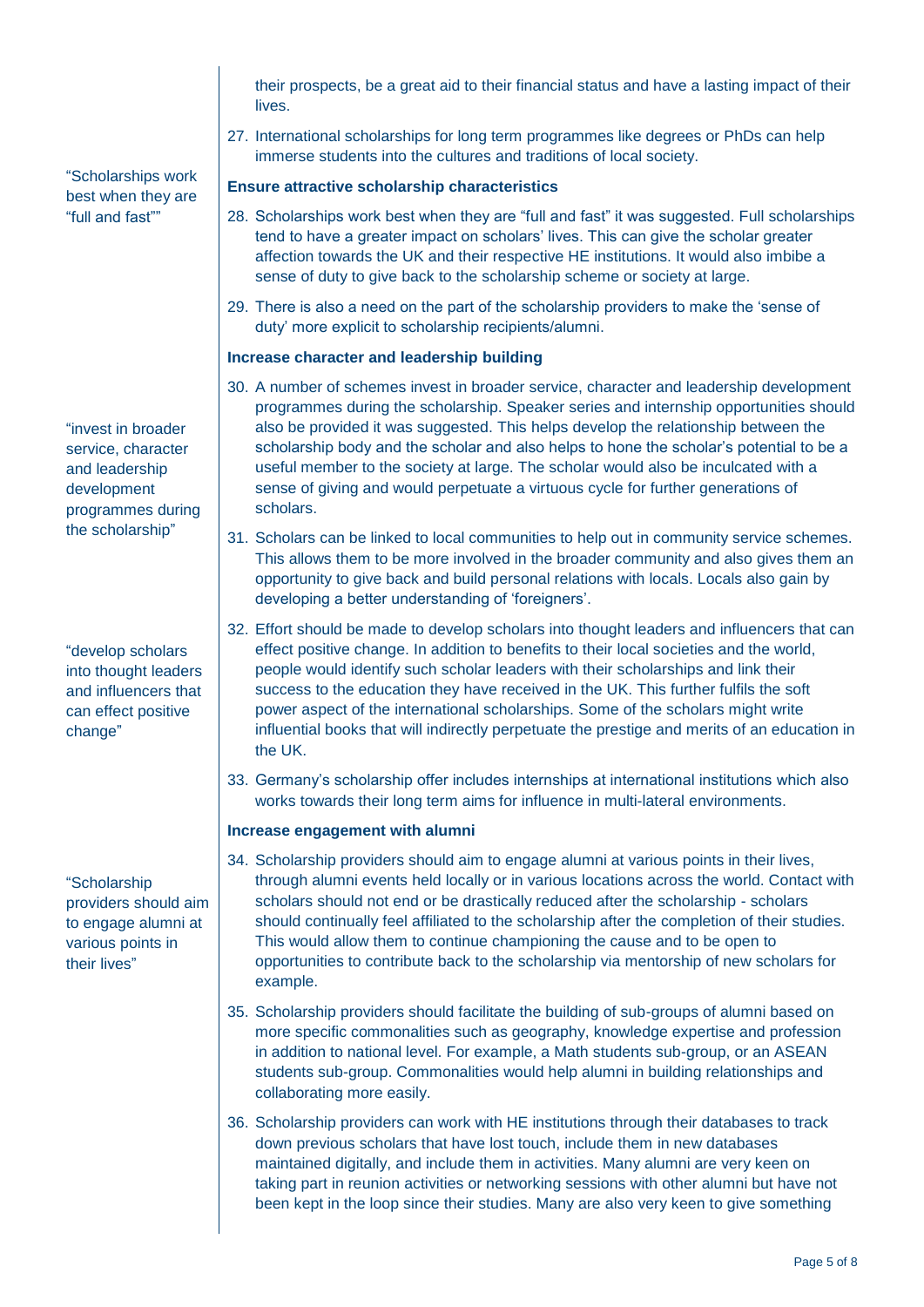back but do not know of avenues to do so. Re-engagement with such alumni would be very helpful in building networks across cohorts and also increasing the sources for donation.

#### **Leverage technology for alumni engagement**

- 37. Technology should be leveraged to improve on existing databases to track the career progression of scholars individually in an effective manner. There should be constant updates to the databases. This allows the opportunity to solve specific problems by approaching scholars according to their field of expertise.
- 38. Private sector consultancies such as McKinsey & Co and the Boston Consulting Group have good digital platforms for alumni and various light-touch methods for staying in touch. International scholarships can emulate the best practices from these platforms.

#### **Encourage philanthropy**

- 39. Scholars that feel strongly for the scholarship scheme due to their own positive experience might be inclined to contribute funds to the scholarship. Philanthropy is growing to be a significant source of funding for scholarships.
- 40. A larger number of talent benefiting from scholarships also constitute increased impact. The biggest reason international students that receive offers for postgraduate studies in HE institutions in the UK but turn them down is due to the lack of funding. Increasing the number of scholarship schemes and the quantum of each scholarship would increase the number of scholars. This can be done through matching funds that invite philanthropists to be involved in the global draw of the education system in the United Kingdom. For example, the Oxford University Press contributes income to a matching scheme for postgraduates. There is also an increasing interest from donors in contributing to scholarships.

### **Encourage co-funding arrangements with foreign governments and the private sector**

- 41. More co-funding opportunities between the UK government and foreign countries that wish to send their citizens to the UK for further studies should be explored to increase the funding pool. The UK government should also explore establishing matching funds with local universities or offer fee waivers for international scholars to a greater extent than currently possible.
- 42. There should be increased co-funding opportunities for private sector corporations. The private sector can be willing donors due to their corporate social responsibility agendas. There is also a myriad of benefits for corporations as explored above.
- 43. It is essential to have a long term view of private sector engagement, beyond identifying them purely as funders. Interaction with corporations should be meaningful by understanding each corporation's needs that include public relation benefits, marketing goals, corporate social responsibility agendas, talent acquisition and human capital development in geographies with capability deficits. There should be more coordination between governmental bodies to understand which body is talking to which corporation to prevent overlap and conflicting goals. Local engagement with local branches of multi-national corporations is more effective than global engagement with headquarters. Expectations should be made clear at the onset that co-funded scholarships are to develop a scholar according to the curriculum of the scholar's HE institution, instead of developing a scholar's skillsets based on the corporation's specific needs.
- 44. With the expansion of private sector engagement, international scholarship providers can set up job portals for the scholars in collaboration with corporations to improve their employment prospects. There should also be networking events between corporations, alumni working in such corporations and present scholars to boost dialogue and engagement.

"Philanthropy is growing to be a significant source of funding for scholarships"

"essential to have a long term view of private sector engagement"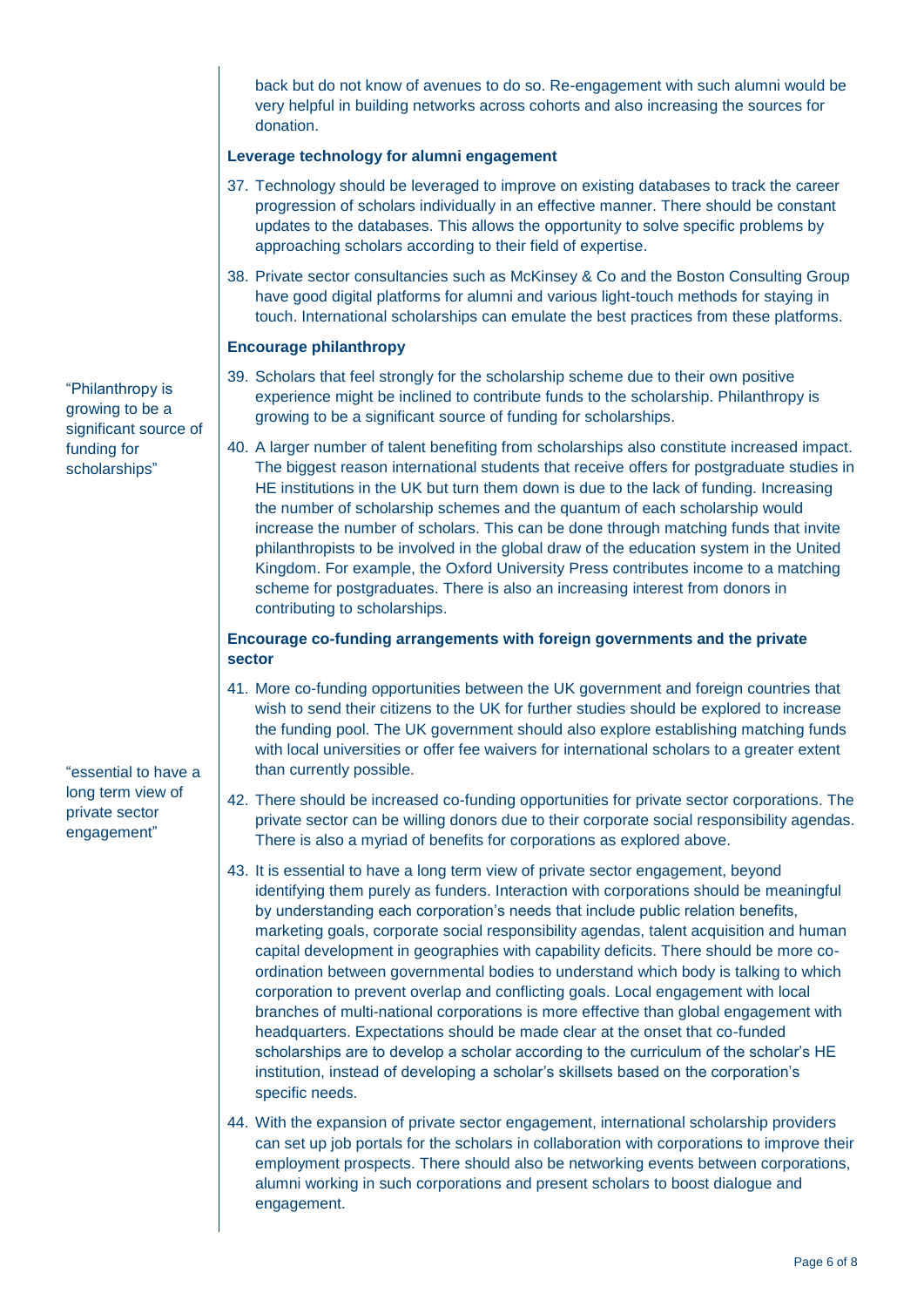"a national process for assessment of the financial need of postgraduate students is recommended"

"one mobile application for all the international scholarships in the UK"

"more investments should be made in outbound scholarships at both undergraduate and postgraduate levels"

#### **Improve scholarship administration by the government**

- 45. Given the rapid increase in numbers of postgraduate programmes in the UK a national process for assessment of the financial need of postgraduate students is recommended, on top of the existing process for undergraduate levels. The assessment is currently conducted at university level. This would improve the efficiency in earmarking candidates for international scholarships.
- 46. There is a multitude of scholarship options provided by universities themselves, but they are not as publicised as flagship government scholarship programmes. There should be increased co-ordination between the government and universities to promote their scholarships a part of the "GREAT" education campaign to ensure maximal numbers of talent take up the scholarships to come to the UK. The Australian unified approach towards advertising scholarships was shared.

#### **Review application and interview process**

- 47. The scholarship process should be swift and decisive. For Masters students it was suggested that interviews for UK Chevening scholarships should be conducted early with offer decisions made before Christmas, versus the April deadline for many scholarships from other countries. This would ensure the scholarships are given to top talents.
- 48. The application process should be simple and quick. Some possible suggestions include having one mobile application for all the international scholarships in the UK, having a central dashboard that aggregates all international scholarships, and standardising the questions asked.
- 49. More alumni can be involved in the interview process of scholars and work together with scholarship bodies to evaluate potential candidates to prevent any form of unconscious bias.
- 50. Certain scholarships have many eligibility requirements that might reduce the standards of the scholarship applicants in a bid to promote equity. In some cases, applicants are only eligible if they have not completed a prior Masters degree and have not received a prior scholarship. This might severely reduce the pool of eligible applicants in certain countries and hence reduce the standard of scholars. Scholarship providers should look into their eligibility requirements and balance between maintaining standards and ensuring fairness. Australia's schemes promotes access and particularly encourages disabled people and those in rural and remote areas.
- 51. The question was raised of 'repeat users' of scholarships. Are these more beneficial to the providers overall? Some research of this could be needed.

#### **Support outbound scholarships**

- 52. Outbound scholarships, which the UK government sponsored schemes are not currently investing in, was a popular talking point. The New Colombo Plan of the Australian government, was highlighted, supporting Australian undergraduates to study and undertake internships in the Indo-Pacific region which means young Australians understand their region.
- 53. It was suggested that more investments should be made in outbound scholarships at both undergraduate and postgraduate levels.
- 54. Outbound scholarships give students from the UK opportunities to know foreign countries in depth. By becoming embedded and dependent on the foreign country scholars can generate global perspectives, build connections across the globe, and perceive the UK from the outside by looking back at their home country from the lens of the locals. This way scholars can also identify points of improvements for the UK.
- 55. Outbound scholarships, particularly to countries that students would not go to without the scholarship, is a hugely valuable resource. This develops citizens that understand a